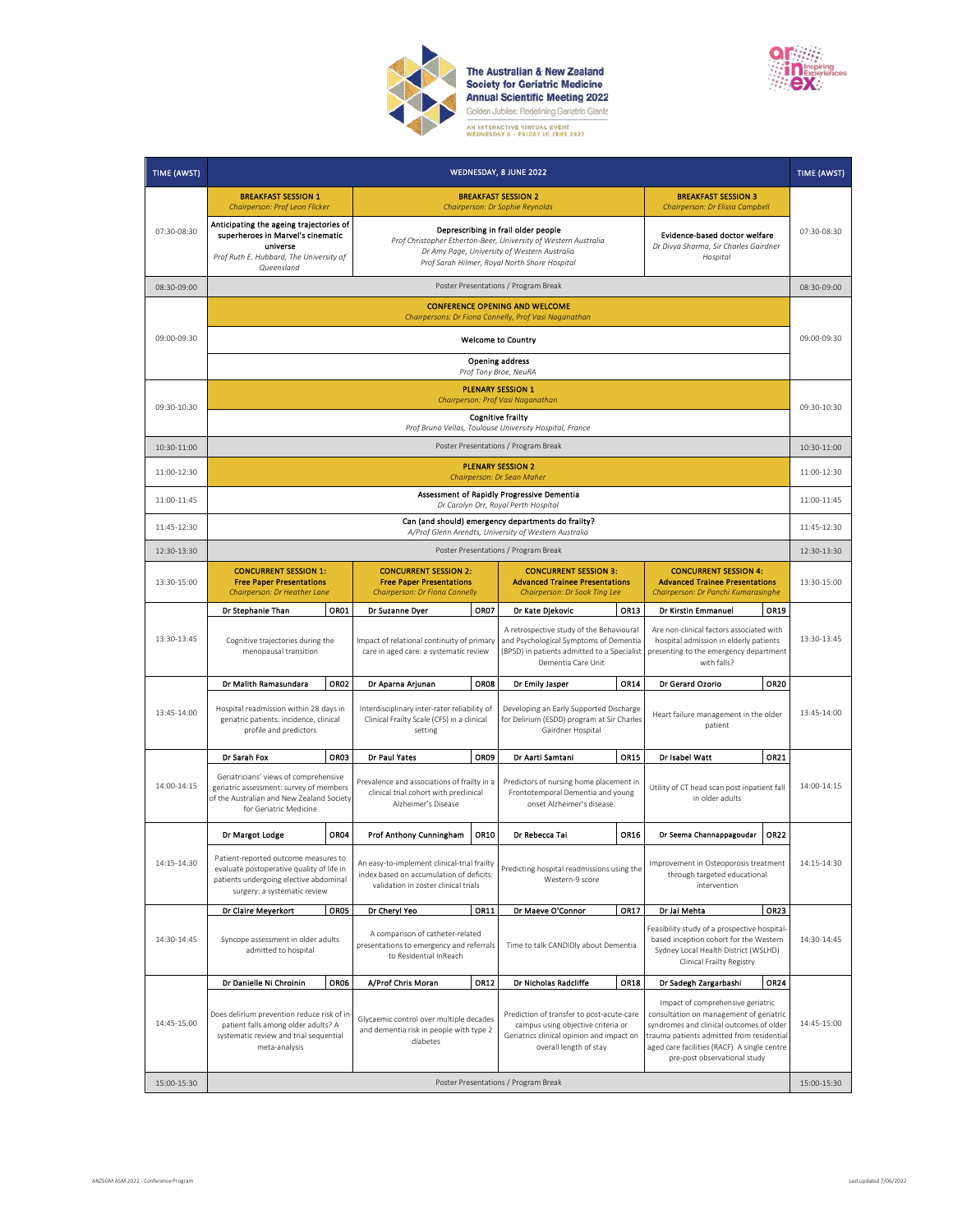

**The Australian & New Zealand<br>Society for Geriatric Medicine<br>Annual Scientific Meeting 2022**<br>Golden Jubilee: Redefining Geriatric Giants



| 15:30-17:00 | <b>PLENARY SESSION 3</b><br>Chairpersons: Dr Carl Hanger, Dr Owen Davies                     | 15:30-17:00 |
|-------------|----------------------------------------------------------------------------------------------|-------------|
| 15:30-16:30 | A. John Campbell Memorial Address - ICOPE<br>Prof Matteo Cesari, Università di Milano, Italy | 15:30-16:30 |
| 16:30-17:00 | Long COVID<br>Dr Claire Steves, King's College London, United Kingdom                        | 16:30-17:00 |

| TIME (AWST) | THURSDAY, 9 JUNE 2022                                                                                                                                                                    |             |                                                                                                                                                                                                                                                                 |             |                                                                                                                                                            |             | TIME (AWST)                                                                                                                                                   |             |             |
|-------------|------------------------------------------------------------------------------------------------------------------------------------------------------------------------------------------|-------------|-----------------------------------------------------------------------------------------------------------------------------------------------------------------------------------------------------------------------------------------------------------------|-------------|------------------------------------------------------------------------------------------------------------------------------------------------------------|-------------|---------------------------------------------------------------------------------------------------------------------------------------------------------------|-------------|-------------|
|             | <b>BREAKFAST SESSION 4</b><br>Chairperson: Dr Kate Ingram                                                                                                                                |             |                                                                                                                                                                                                                                                                 |             | <b>BREAKFAST SESSION 5</b><br>Chairperson: Dr Amanda Boudville                                                                                             |             | <b>BREAKFAST SESSION 6</b><br>Chairperson: Dr Sook Ting Lee                                                                                                   |             |             |
| 07:30-08:30 | Falls prevention in hospital<br>Prof Anne-Marie Hill, University of<br>Western Australia                                                                                                 |             | Voluntary assisted dying<br>Dr Scott Blackwell, Collaborative Primary Health Care WA<br>Dr Elissa Campbell, Sir Charles Gairdner Hospital<br>Prof Christopher Etherton-Beer, University of Western Australia<br>Dr Jo Whitley, East Metropolitan Health Service |             |                                                                                                                                                            |             | Device Assisted Therapy (DAT) its<br>place in Complex/Advanced<br>Parkinson's Disease<br>Dr Barry Vieira, Osborne Park Hospital &<br>Joondalup Hospital       |             | 07:30-08:30 |
| 08:30-09:00 |                                                                                                                                                                                          |             |                                                                                                                                                                                                                                                                 |             | Poster Presentations / Program Break                                                                                                                       |             |                                                                                                                                                               |             | 08:30-09:00 |
| 09:00-10:30 | <b>CONCURRENT SESSION 5:</b><br><b>Free Paper Presentations</b><br>Chairperson: Dr Chrys Pulle                                                                                           |             | <b>CONCURRENT SESSION 6:</b><br><b>Free Paper Presentations</b><br>Chairperson: Prof Ruth E. Hubbard,<br>Dr Benignus Logan                                                                                                                                      |             | <b>CONCURRENT SESSION 7:</b><br><b>Advanced Trainee Presentations</b><br>Chairperson: Dr Panchi Kumarasinghe                                               |             | <b>CONCURRENT SESSION 8:</b><br><b>Advanced Trainee Presentations</b><br>Chairperson: Dr Sophie Reynolds                                                      |             | 09:00-10:30 |
|             | <b>Ms Sally Horton</b>                                                                                                                                                                   | <b>OR25</b> | Ms Zhi Lei Ong                                                                                                                                                                                                                                                  | OR31        | Dr David White                                                                                                                                             | <b>OR37</b> | Dr Alex Choo                                                                                                                                                  | OR43        |             |
| 09:00-09:15 | Characteristics of polypharmacy and<br>uptake of medication interventions<br>following a multi-disciplinary, geriatric<br>outpatient clinic                                              |             | Implementation of a screening tool and<br>decision matrix for caregivers of persons<br>with dementia: A feasibility study                                                                                                                                       |             | Simulated patient care conversations: A<br>Goals of Patient Care (GoPC) Workshop                                                                           |             | Total Accumulated Risk of Drugs in Seniors<br>(TARDIS) - A novel approach to view<br>polypharmacy                                                             |             | 09:00-09:15 |
|             | Dr Paul Yates                                                                                                                                                                            | OR26        | Prof Renuka Visvanathan                                                                                                                                                                                                                                         | <b>OR32</b> | Dr Jarin Herson                                                                                                                                            | <b>OR38</b> | Dr Nicholas Radcliffe                                                                                                                                         | <b>OR44</b> |             |
| 09:15-09:30 | Emergency department presentations<br>from residential aged care and Residential<br>InReach activity during the COVID-19<br>pandemic in 2020 in Victoria                                 |             | Characterising falls and fallers whilst<br>comparing three methods to identify falls<br>in hospitals: results from the Ambient<br>Intelligent Geriatric Management<br>(AmbIGeM) system falls prevention trial                                                   |             | Associations between visceral adipose<br>tissue and brain structure in midlife                                                                             |             | "Copy/Paste"- related errors on electronic<br>ward round documentation for patients<br>reviewed by geriatrics consults                                        |             | 09:15-09:30 |
|             | <b>Mr Adam Horrocks</b>                                                                                                                                                                  | OR27        | Miss Lucinda Brodie                                                                                                                                                                                                                                             | <b>OR33</b> | Dr Sarah Syed                                                                                                                                              | <b>OR39</b> | Dr Sona Narayanan Santha                                                                                                                                      | OR45        |             |
| 09:30-09:45 | Fiona Stanley Fremantle Hospital Group's<br>CHOICE project supports early discharges<br>and minimises length of stay for frail<br>patients                                               |             | Quality of life and frailty as predictors of<br>mortality in older people with end-stage<br>kidney failure                                                                                                                                                      |             | MRI-measured cardiac index is<br>independently associated with total brain<br>volume                                                                       |             | Evaluation of the addition of allied health<br>clinician to a Geriatric Medicine Clinic                                                                       |             | 09:30-09:45 |
|             | Mrs Hend Almutairi                                                                                                                                                                       | <b>OR28</b> | Prof Leon Flicker                                                                                                                                                                                                                                               | OR34        | Dr Sok Shin Yap                                                                                                                                            | OR40        | Dr Elisabeth Hatzistavrou                                                                                                                                     | <b>OR46</b> |             |
| 09:45-10:00 | Impact of a multi-faceted, pharmacist- led<br>intervention on psychotropic medication<br>use for residents of aged care facilities: a<br>parallel cluster randomised controlled<br>trial |             | Estimating the number of people with<br>dementia using administrative data linked<br>to general cohort studies                                                                                                                                                  |             | The effect of COVID-19 vaccination on 28-<br>day all-cause mortality in SARS-CoV-2-<br>infected older people living in residential<br>aged care facilities |             | Delirium - a Tasmanian experience' point<br>prevalence study at the Royal Hobart<br>Hospital conducted on World Delirium<br>Awareness Day; 13th of March 2019 |             | 09:45-10:00 |
|             | Dr Cheryl Yeo                                                                                                                                                                            | OR29        | Dr Janani Thillainadesan                                                                                                                                                                                                                                        | <b>OR35</b> | Dr Yiling (Jenny) Louie                                                                                                                                    | OR41        | Dr Ye Min Kuang                                                                                                                                               | <b>OR47</b> |             |
| 10:00-10:15 | Benefits of a Residential InReach driven<br>Trial of Void pathway for Residential Aged<br>Care Facility Residents                                                                        |             | What matters to older surgical patients<br>and their carers during hospitalisation?                                                                                                                                                                             |             | Telehealth in COVID-19: clinicians'<br>perspectives                                                                                                        |             | Acute Kidney Injury (AKI) in elderly<br>patients aged 75 years and above and<br>their outcome                                                                 |             | 10:00-10:15 |
|             | <b>Ms Tahlia Patterson</b>                                                                                                                                                               | <b>OR30</b> | A/Prof Danielle Ní Chróinín                                                                                                                                                                                                                                     | <b>OR36</b> | Dr Ram Ghimire                                                                                                                                             | OR42        | Dr Ali Gharehbeglou                                                                                                                                           | <b>OR48</b> |             |
| 10:15-10:30 | Virtual reality is tolerable and acceptable<br>among older adults with cognitive<br>impairment                                                                                           |             | A multidisciplinary aged care 'Crash<br>Course' improves student self-assessed<br>clinical competence and addresses self-<br>identified gaps                                                                                                                    |             | Improved outcomes in older patients with<br>hip fracture following introduction of<br>enhanced weekend physiotherapy                                       |             | Trends and barriers in inpatient<br>osteoporosis management of hip fracture<br>in a metropolitan tertiary hospital                                            |             | 10:15-10:30 |
| 10:30-11:00 | Poster Presentations / Program Break                                                                                                                                                     |             |                                                                                                                                                                                                                                                                 |             | 10:30-11:00                                                                                                                                                |             |                                                                                                                                                               |             |             |
| 11:00-12:30 | <b>PLENARY SESSION 4</b><br>Chairperson: Dr Amanda Boudville                                                                                                                             |             |                                                                                                                                                                                                                                                                 |             |                                                                                                                                                            |             | 11:00-12:30                                                                                                                                                   |             |             |
| 11:00-11:45 | Indigenous health<br>Prof Dawn Bessarab, University of Western Australia<br>Dr Leon Flicker, University of Western Australia<br>Dr Stephanie Trust, Wunan Health                         |             |                                                                                                                                                                                                                                                                 |             |                                                                                                                                                            | 11:00-11:45 |                                                                                                                                                               |             |             |
| 11:45-12:30 | Panel discussion                                                                                                                                                                         |             |                                                                                                                                                                                                                                                                 |             |                                                                                                                                                            |             | 11:45-12:30                                                                                                                                                   |             |             |
| 12:30-13:30 | Poster Presentations / Program Break                                                                                                                                                     |             |                                                                                                                                                                                                                                                                 |             |                                                                                                                                                            |             |                                                                                                                                                               | 12:30-13:30 |             |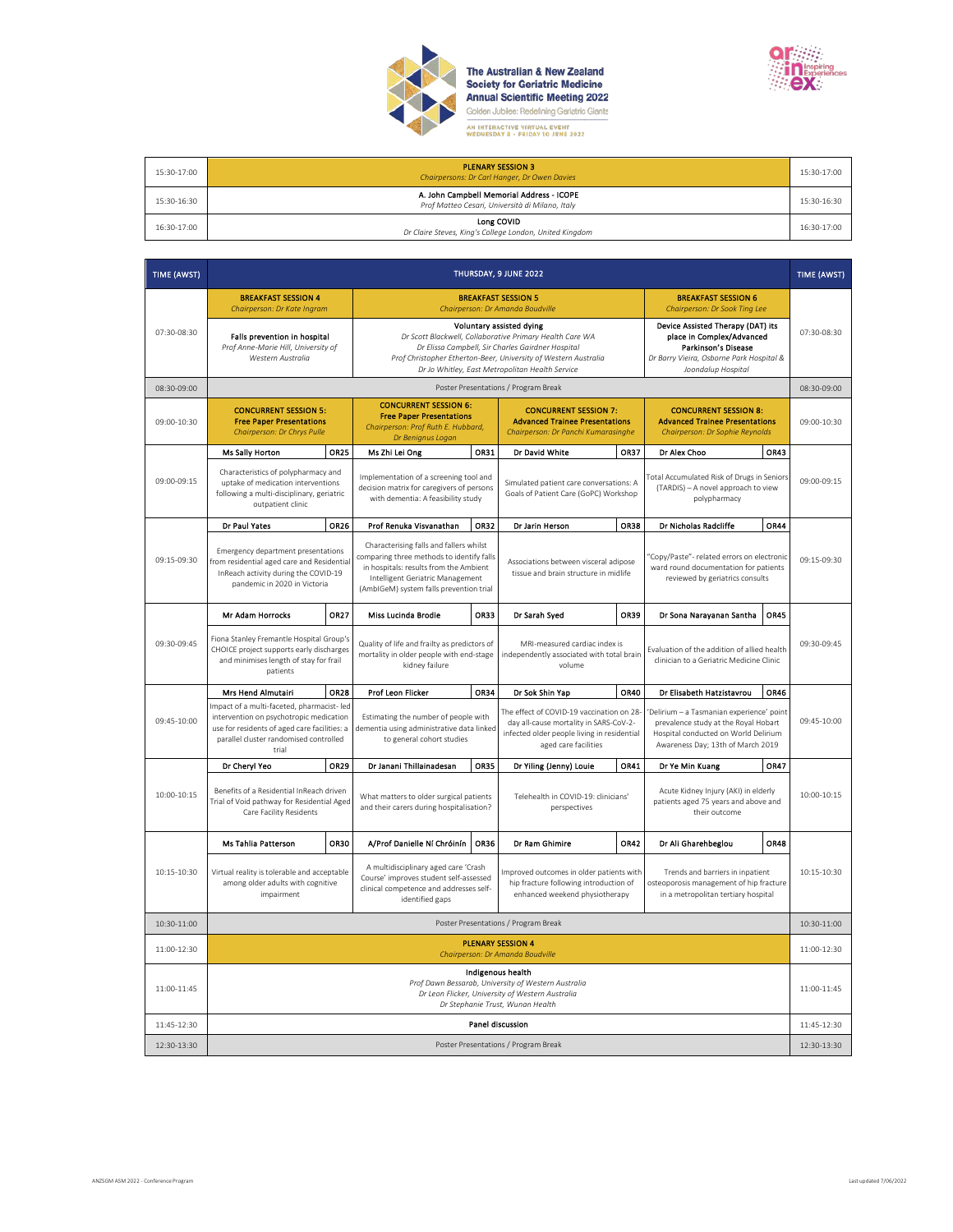

**The Australian & New Zealand<br>Society for Geriatric Medicine<br>Annual Scientific Meeting 2022**<br>Golden Jubilee: Redefining Geriatric Giants 



| 13:30-15:00 | <b>CONCURRENT SESSION 9:</b><br><b>Free Paper Presentations</b><br>Chairperson: Dr Kate Ingram                                                                                       |             | <b>CONCURRENT SESSION 10:</b><br><b>Free Paper Presentations</b><br>Chairperson: Dr Stephanie Than                                                   |             | <b>CONCURRENT SESSION 11:</b><br><b>Advanced Trainee Presentations</b><br>Chairperson: Dr Elissa Campbell                                              |             | <b>CONCURRENT SESSION 12:</b><br><b>Advanced Trainee Presentations</b><br>Chairperson: Dr Lyndal Newton                             |             | 13:30-15:00   |
|-------------|--------------------------------------------------------------------------------------------------------------------------------------------------------------------------------------|-------------|------------------------------------------------------------------------------------------------------------------------------------------------------|-------------|--------------------------------------------------------------------------------------------------------------------------------------------------------|-------------|-------------------------------------------------------------------------------------------------------------------------------------|-------------|---------------|
|             | Prof Anthony Cunningham                                                                                                                                                              | OR49        | Ms Nicole Wei                                                                                                                                        | <b>OR55</b> | Dr Kerinya Pillai                                                                                                                                      | OR61        | Dr Jia Hao Hui                                                                                                                      | OR67        |               |
| 13:30-13:45 | ZOE-50 and ZOE-70 placebo groups data<br>shows that burden of pain associated with<br>herpes zoster interferes with activities of<br>daily living                                    |             | Using temporalis muscle as a predictor of<br>physical performance and clinical<br>outcomes: a retrospective memory clinic<br>study                   |             | Incomplete documentation of hospital<br>acquired constipation reflects delays in<br>diagnosis and management                                           |             | Pharmacist-led medication review and<br>deprescribing practice in a Residential<br>InReach service                                  |             | 13:30-13:45   |
|             | Dr Andrew Huynh                                                                                                                                                                      | OR50        | Dr Janani Thillainadesan                                                                                                                             | <b>OR56</b> | Dr Jonathan Kao                                                                                                                                        | OR62        | Dr Shavini Weerasekera                                                                                                              | <b>OR68</b> |               |
| 13:45-14:00 | Comparison of outcomes of COVID-19<br>residential aged care facility (RACF)<br>outbreaks in Victoria: 2020-2022                                                                      |             | A collaborative model of proactive<br>geriatrician care and education of junior<br>doctors improves hospital care of older<br>surgical patients      |             | Frailty and solid-organ transplant<br>candidates: a systematic scoping review                                                                          |             | Feasibility and acceptability of frailty<br>measurement among potential kidney<br>transplant recipients                             |             | $13:45-14:00$ |
|             | Mr George Glass                                                                                                                                                                      | OR51        | Ms Karen Misquitta                                                                                                                                   | <b>OR57</b> | Dr Ying Liu                                                                                                                                            | OR63        | Dr Neeraja Vadali                                                                                                                   | OR69        |               |
| 14:00-14:15 | Carer matters - feasibility study of a<br>holistic caregiver-centric hospital to home<br>programme                                                                                   |             | Factors associated with entry to<br>residential care in frail older adults                                                                           |             | Why geriatric medicine?: A survey on the<br>motivations for the choice of geriatric<br>medicine and career satisfaction by<br>trainees and consultants |             | Music therapy for older inpatients in an<br>acute setting: Initial experiences of<br>patients and staff                             |             | 14:00-14:15   |
|             | Dr Lillian Wong                                                                                                                                                                      | <b>OR52</b> | Prof Sarah Hilmer                                                                                                                                    | <b>OR58</b> | Dr Kathryn Lee                                                                                                                                         | <b>OR64</b> | Dr Santosh Baral                                                                                                                    | <b>OR70</b> |               |
| 14:15-14:30 | Geriatric evaluation and management in<br>the home-an analysis of characteristics<br>and outcomes                                                                                    |             | Functional impairment from high drug<br>burden index polypharmacy: impact of<br>age and sex                                                          |             | Barriers to advance care planning in<br>people with dementia from culturally and<br>linguistically diverse backgrounds                                 |             | Mental health diagnoses, frailty, and<br>outcomes in a large cohort of Australian<br>inpatients                                     |             | 14:15-14:30   |
|             | A/Prof Frances Batchelor                                                                                                                                                             | OR53        | Mr Faiyaz Rahman                                                                                                                                     | <b>OR59</b> | Dr Miriam Cursaro                                                                                                                                      | <b>OR65</b> | Dr Jillian Chau                                                                                                                     | OR71        |               |
| 14:30-14:45 | 'It's as though I am not there" Exploring<br>what older people want from their<br>hospital care                                                                                      |             | Cognitive impairment is common and<br>associated with poorer quality of life in<br>ischaemic stroke patients undergoing<br>endovascular thrombectomy |             | Assessment and management of changed<br>behaviours of dementia: a retrospective<br>audit and quality improvement project                               |             | Polypharmacy and its association with<br>sarcopenia and its components in older<br>people: a systematic review                      |             | 14:30-14:45   |
|             | Dr Carol Hunter                                                                                                                                                                      | <b>OR54</b> | Dr Lianne Leung                                                                                                                                      | OR60        | Dr Xin Wen Ong                                                                                                                                         | OR66        | Dr Claire O'Leary                                                                                                                   | OR72        |               |
| 14:45-15:00 | Exploring the association between hot<br>days and Emergency Department<br>presentations amongst older patients                                                                       |             | Monitoring of delirium risk factors In<br>older adults admitted to an acute geriatric<br>ward                                                        |             | A descriptive study of death and dying in<br>inpatients with dementia                                                                                  |             | A study of older patients who fall in<br>hospital: do the sedative and<br>anticholinergic medications get reviewed<br>after a fall? |             | 14:45-15:00   |
| 15:00-15:30 | Poster Presentations / Program Break                                                                                                                                                 |             |                                                                                                                                                      |             | 15:00-15:30                                                                                                                                            |             |                                                                                                                                     |             |               |
| 15:30-17:00 | <b>PLENARY SESSION 5</b><br>Chairperson: Prof Leon Flicker                                                                                                                           |             |                                                                                                                                                      |             | 15:30-17:00                                                                                                                                            |             |                                                                                                                                     |             |               |
| 15:30-16:15 | What to do in practice about sarcopenia<br>Prof Matteo Cesari, Università di Milano, Italy                                                                                           |             |                                                                                                                                                      |             | 15:30-16:15                                                                                                                                            |             |                                                                                                                                     |             |               |
| 16:15-17:00 | Panel discussion<br>Prof Matteo Cesari, Università di Milano, Italy<br>Prof Ruth E. Hubbard, The University of Queensland<br>Prof Bruno Vellas, Toulouse University Hospital, France |             |                                                                                                                                                      |             |                                                                                                                                                        |             | 16:15-17:00                                                                                                                         |             |               |

| TIME (AWST)   | <b>FRIDAY, 10 JUNE 2022</b>                                                                                                           | TIME (AWST) |  |  |  |  |
|---------------|---------------------------------------------------------------------------------------------------------------------------------------|-------------|--|--|--|--|
| 09:00-10:30   | <b>PLENARY SESSION 6</b><br>Chairperson: Prof Vasi Naganathan                                                                         | 09:00-10:30 |  |  |  |  |
| 09:00-09:45   | Redefining Residential Aged Care Facilities (RACF)<br>Prof Joseph Ibrahim, Monash University Victorian Institute of Forensic Medicine | 09:00-09:45 |  |  |  |  |
| $09:45-10:30$ | <b>Residential care</b><br>Dr Michal Boyd, University of Auckland, New Zealand                                                        | 09:45-10:30 |  |  |  |  |
| $10:30-11:00$ | Poster Presentations / Program Break                                                                                                  | 10:30-11:00 |  |  |  |  |
|               | PLENARY SESSION 7 AND CONFERENCE CLOSING<br>Chairperson: Dr John Maddison                                                             |             |  |  |  |  |
|               | The golden geriatric giant - perioperative care for older people<br>Dr Hannah Seymour, Fiona Stanley Fremantle Hospital Group         |             |  |  |  |  |
| $11:00-12:30$ | Gerioncology<br>Dr Heather Lane, Sir Charles Gairdner Hospital<br>Golden Jubilee address<br>Dr Robert Prowse, Royal Adelaide Hospital |             |  |  |  |  |
|               |                                                                                                                                       |             |  |  |  |  |
|               | Closing Address and 2023 ASM Launch                                                                                                   |             |  |  |  |  |
| 12:30-13:30   | Poster Presentations / Program Break                                                                                                  | 12:30-13:30 |  |  |  |  |
| 13:30-16:30   | SUPERVISOR PROFESSIONAL DEVELOPMENT (SPDP) WORKSHOP 3                                                                                 | 13:30-17:00 |  |  |  |  |
| 14:00-17:40   | <b>ADVANCED TRAINEE WEEKEND</b>                                                                                                       | 14:00-17:40 |  |  |  |  |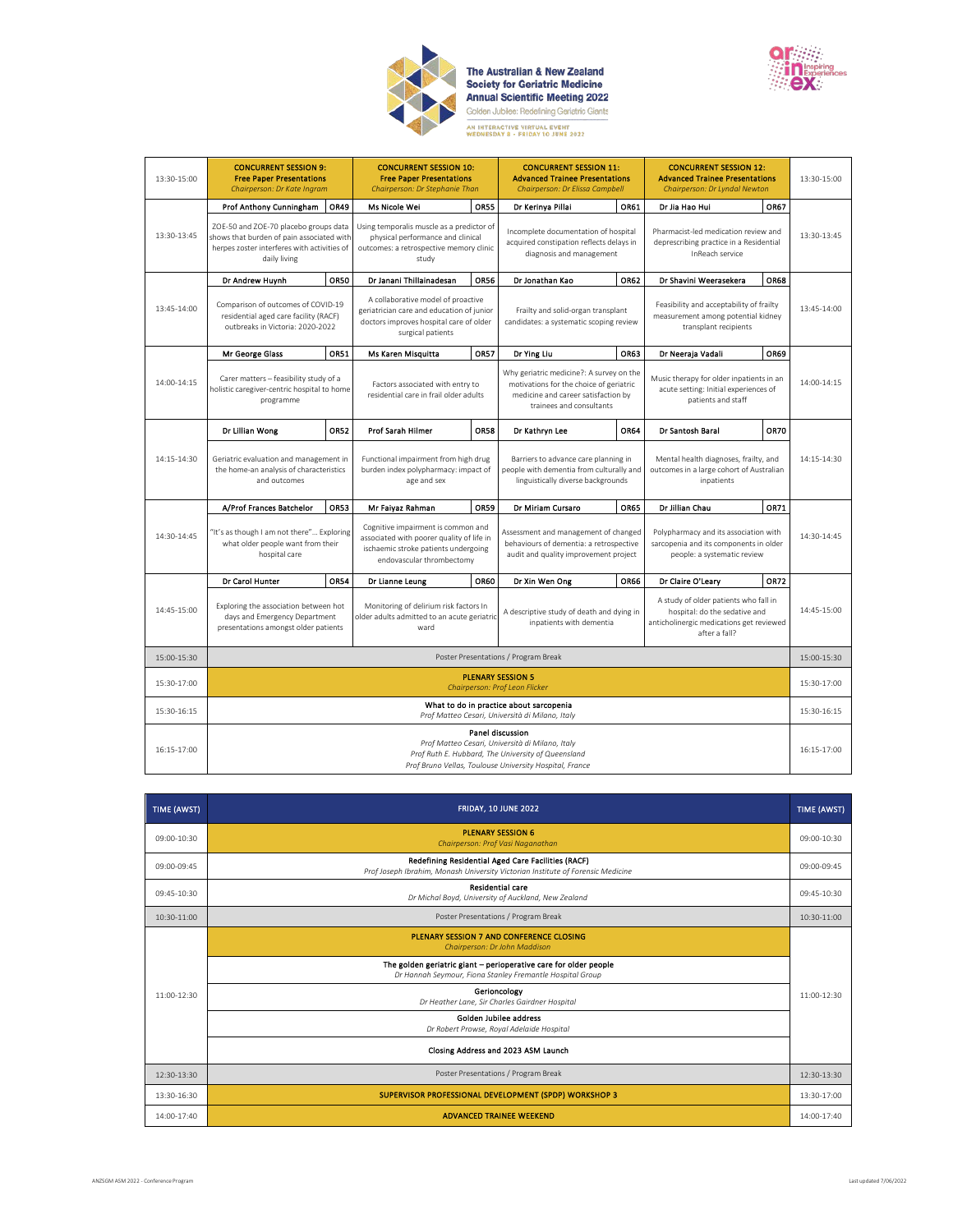

**The Australian & New Zealand<br>Society for Geriatric Medicine<br>Annual Scientific Meeting 2022**<br>Golden Jubilee: Redefining Geriatric Giants AN INTERACTIVE VIRTUAL EVENT<br>WEDNESDAY 8 - FRIDAY 10 JUNE 2022



| TIME (AWST) | SATURDAY, 11 JUNE 2022   | TIME (AWST) |
|-------------|--------------------------|-------------|
| 09:00-12:40 | ADVANCED TRAINEE WEEKEND | 09:00-12:40 |